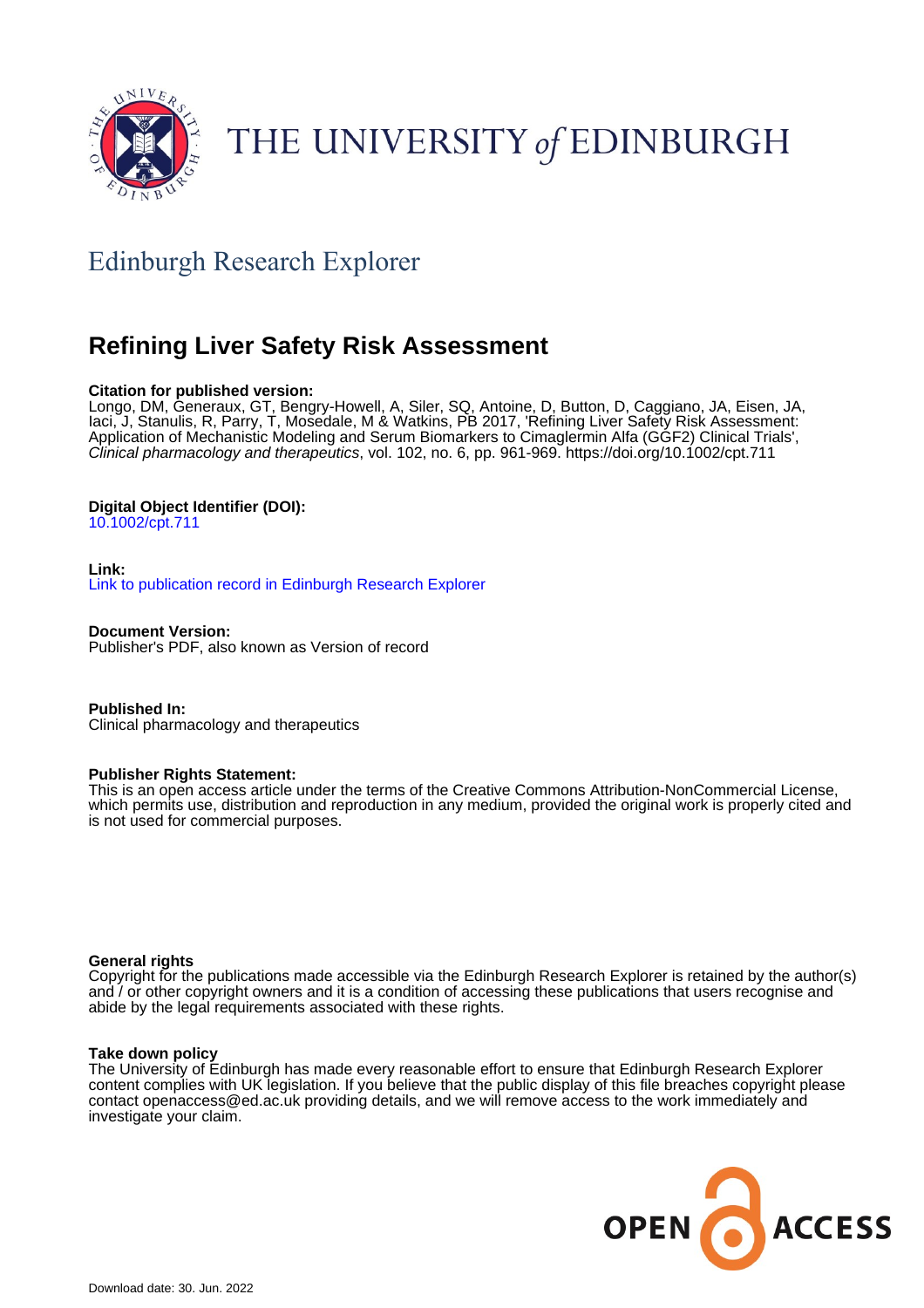# Refining Liver Safety Risk Assessment: Application of Mechanistic Modeling and Serum Biomarkers to Cimaglermin Alfa (GGF2) Clinical Trials

DM Longo<sup>1</sup>, GT Generaux<sup>1</sup>, BA Howell<sup>1</sup>, SQ Siler<sup>1</sup>, DJ Antoine<sup>2</sup>, D Button<sup>3</sup>, A Caggiano<sup>3</sup>, A Eisen<sup>3</sup>, J Iaci<sup>3</sup>, R Stanulis<sup>3</sup>, T Parry<sup>3</sup>, M Mosedale<sup>4,5</sup> and PB Watkins<sup>4,5</sup>

Cimaglermin alfa (GGF2) is a recombinant human protein growth factor in development for heart failure. Phase I trials were suspended when two cimaglermin alfa-treated subjects experienced concomitant elevations in serum aminotransferases and total bilirubin, meeting current US Food and Drug Administration criteria for a serious liver safety signal (i.e., "Hy's Law"). We assayed mechanistic biomarkers in archived clinical trial serum samples which confirmed the hepatic origin of the aminotransferase elevations in these two subjects and identified apoptosis as the major mode of hepatocyte death. Using a mathematical model of drug-induced liver injury (DILIsym) and a simulated population, we estimated that the maximum hepatocyte loss in these two subjects was <13%, which would not result in liver dysfunction sufficient to significantly increase serum bilirubin levels. We conclude that the two subjects should not be considered Hy's Law cases and that mechanistic biomarkers and modeling can aid in refining liver safety risk assessment in clinical trials.

#### Study Highlights

# WHAT IS THE CURRENT KNOWLEDGE ON THE TOPIC?

 $\boxtimes$  In clinical trials, subjects experiencing rises in serum aminotransferases and bilirubin above certain thresholds are considered "Hy's Law cases"—the current gold standard liver safety concern. The assumption is that serum bilirubin rises due to global liver dysfunction secondary to hepatocyte death.

#### WHAT QUESTION DID THIS STUDY ADDRESS?

■ Can mechanistic biomarkers and mathematical modeling determine the extent of hepatocyte loss and resultant impact on serum bilirubin in two cimaglermin alfa-treated subjects who met Hy's Law Criteria?

Cimaglermin alfa is a recombinant version of naturally occurring glial growth factor 2 (GGF2). Cimaglermin alfa acts at the cellular level on cardiomyocytes and neurons by interacting with the epidermal growth factor receptor family members ERBB3 and ERBB4. In phase I clinical trials, dose-related improvements in cardiac function were observed in patients with heart failure following a single administration of cimaglermin alfa. However, clinical trials were suspended when two cimaglermin alfa-treated subjects experienced concomitant elevations in serum aminotransferases and bilirubin, meeting the stopping criteria outlined

## WHAT THIS STUDY ADDS TO OUR KNOWLEDGE

■ Mechanistic biomarkers and mathematical modeling determined the maximum hepatocyte loss experienced by the two subjects would not cause a loss of global liver function sufficient to account for a significant rise in serum bilirubin. Hence, these subjects shouldn't be considered typical Hy's Law cases.

# HOW THIS MIGHT CHANGE CLINICAL PHARMA-COLOGY OR TRANSLATIONAL SCIENCE

 $\overline{\mathbf{2}}$  This study illustrates the capability of mechanistic biomarkers and mathematical modeling to improve liver safety risk assessment by differentiating a toxic event from a more complex interference with liver function that may be reversible.

in the 2009 US Food and Drug Administration (FDA) Guidance on Drug-Induced Liver Injury (DILI).<sup>1</sup>

The elevated liver chemistries in both subjects returned to near baseline within 2 weeks and long-term follow-up demonstrated no subsequent evidence of hepatic dysfunction. However, both subjects experienced aminotransferase levels  $>3\times$  upper limits of normal (ULN) and total bilirubin  $>2\times$  ULN. Because there was no other evident cause for these events, these subjects fit the criteria for "Hy's Law," a term coined by Dr. Bob Temple of the FDA based on Dr. Hy Zimmerman's observation that

Received 24 January 2017; accepted 9 April 2017; advance online publication 17 April 2017. doi:10.1002/cpt.711

<sup>&</sup>lt;sup>1</sup>DILIsym Services Inc., Research Triangle Park, North Carolina, USA; <sup>2</sup>MRC Centre for Drug Safety Science, Department of Molecular & Clinical Pharmacology, Liverpool University, Liverpool, UK; <sup>3</sup>Acorda Therapeutics Inc., New York, New York, USA; <sup>4</sup>Institute for Drug Safety Sciences, University of North Carolina at Chapel Hill, Chapel Hill, North Carolina, USA; <sup>5</sup>Division of Pharmacotherapy and Experimental Therapeutics, UNC Eshelman School of Pharmacy, Chapel Hill, North Carolina, USA. Correspondence: DM Longo (dlongo@dilisym.com)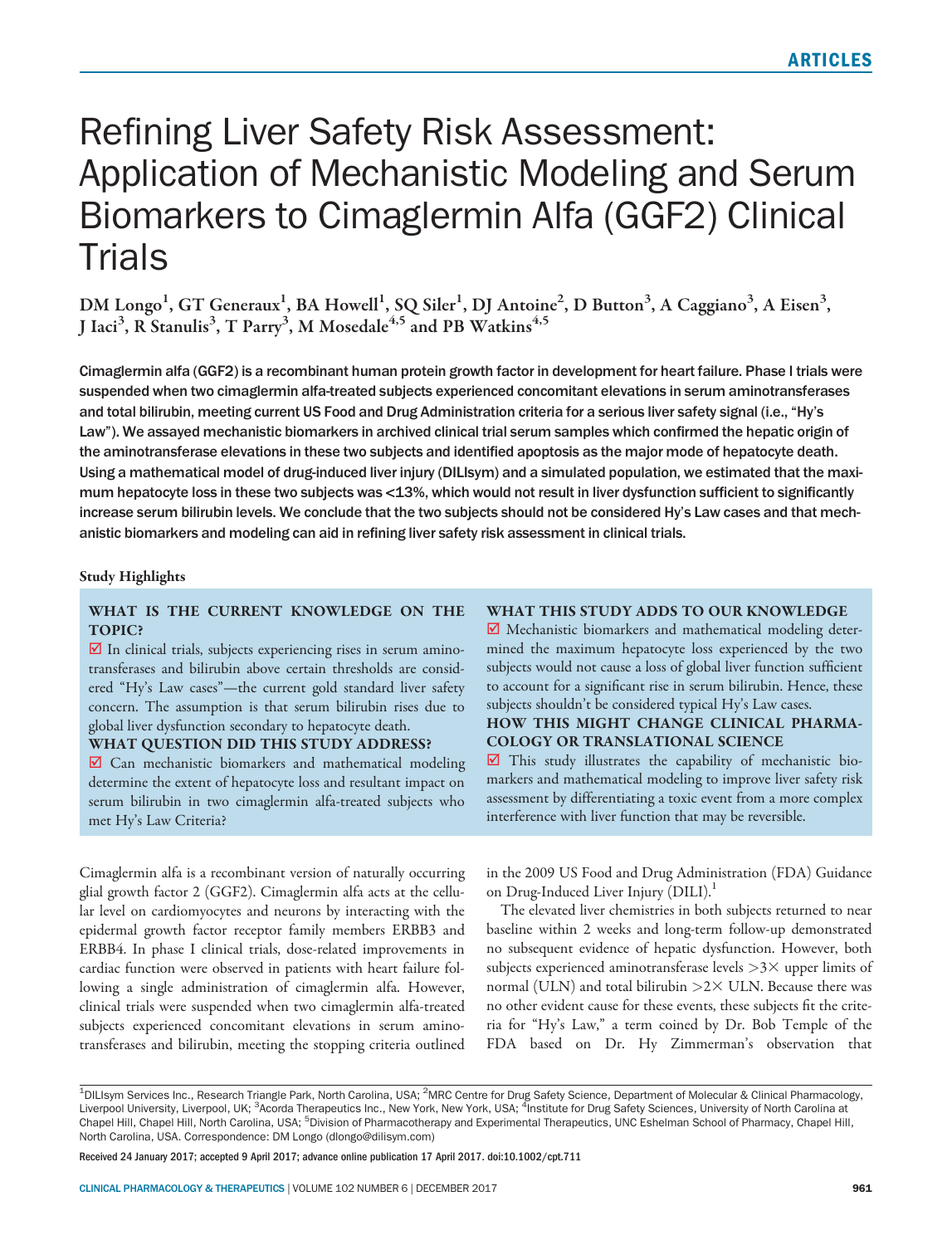hepatocellular injuries sufficient to impair bilirubin excretion are capable of causing potentially lethal consequences, i.e., at least a 10% rate of liver failure. Even a single "Hy's Law case" in a clinical trial database can result in termination of drug development programs or failure to receive regulatory approval for marketing.<sup>2</sup>

Hy's Law cases typically present with increases in serum aminotransferases (due to release during hepatocyte death) preceding and rising to a much greater extent than elevations in total serum bilirubin. This is consistent with the assumption that a large fraction of total hepatocytes must die before there is sufficient reduction in global liver function to result in a rise in serum bilirubin. The two putative Hy's Law cases observed in the cimaglermin alfa clinical trials did not fit this profile, as total (and conjugated) bilirubin rose concurrently with, and to a similar fold change as, serum aminotransferases. Thus, the two putative cases differed from typical Hy's Law cases in which aminotransferase elevations occur first and are followed by a smaller elevation in serum bilirubin.

Novel hepatic safety biomarkers such as microRNA-122 (miR-122), glutamate dehydrogenase (GLDH), caspase-cleaved cytokeratin-18 (cc-K18), and full length keratin-18 (FL-K18) have potential clinical utility, alongside traditional serum biomarkers, in assessing hepatotoxicity.<sup>3</sup> miR-122 and GLDH are liver-specific biomarkers released during hepatocyte death. Keratin 18 (K18) is abundantly expressed in epithelial cells including hepatocytes. FL-K18 is passively released from necrotic cells. In contrast, during apoptosis, caspase cleavage of K18 occurs resulting in cc-K18 release from apoptotic cells after loss of membrane integrity. The ratio of cc-K18 to FL-K18 (the "apoptotic index") has been proposed to estimate the relative contributions of necrosis and apoptosis to cell death. $4$  Macrophage colony-stimulating factor (CSF-1) represents a proregenerative biomarker that has been shown to increase following partial hepatectomy in mice and humans and to correlate with survival in acetaminopheninduced hepatotoxicity.<sup>5</sup>

Recently, the FDA identified the development and use of computational models as an important tool for assessing product safety.<sup>6</sup> Mechanistic, mathematical modeling can facilitate the interpretation of liver safety biomarker data by incorporating biomarker release and clearance kinetics and linking back the results to mechanisms underlying DILI. Previous work demonstrated the successful application of DILIsym, a mechanistic model of DILI, to aid in the interpretation of serum aminotransferase (but not bilirubin) elevations observed in healthy volunteers in a phase I clinical study.<sup>7</sup>

In the current study, serial serum samples collected from phase I clinical trial subjects were assayed for miR-122, cc-K18, FL-K18, GLDH, and CSF-1. DILIsym software<sup>8-11</sup> was used to interpret the kinetics of these biomarkers along with the traditional liver chemistries that had been measured in the trials. Findings from this study indicate that the amount of hepatocyte loss that likely occurred during treatment with cimaglermin alfa (<13%) would be significantly less than that required to cause the observed elevations in serum bilirubin. Therefore, factors other than hepatocyte death likely underlie the rise in serum bilirubin in cimaglermin alfa-treated subjects. Our data suggest that the concomitant elevations in serum aminotransferases and total bilirubin observed in the two subjects treated with cimaglermin alfa were not indicative of typical Hy's Law cases that would identify severe liver injury.

#### RESULTS

#### Liver function test abnormalities in cimaglermin alfa-treated subjects

Two phase I studies of cimaglermin alfa were conducted in patients with heart failure. In the first study, an elevation in serum aminotransferases and total and conjugated bilirubin was encountered in the 40th subject who received the highest planned dose of 1.5 mg/kg (Table 1). In the second study, the 22nd of 28 planned subjects who received the highest planned dose of 0.38 mg/kg also experienced elevations in serum aminotransferases and total and conjugated serum bilirubin (Table 2). In both cases, the biochemical abnormalities returned to near baseline within 2 weeks; long-term follow-up demonstrated no subsequent evidence of hepatic injury or dysfunction. However, both subjects experienced aminotransferase levels  $>3\times$  ULN and total bilirubin  $>2\times$  ULN with no other obvious cause than cimaglermin alfa, thus satisfying Hy's Law criteria, and further development of cimaglermin alfa was put on hold.

Hy's Law cases typically present as an increase in serum aminotransferases (due to hepatocyte necrosis) preceding and rising to a greater extent than elevations of total serum bilirubin (due to liver dysfunction). However, the pattern of enzyme elevations observed in the two subjects described above did not fit this profile, as total (and conjugated) bilirubin was elevated concurrently and to a similar extent as serum aminotransferases (Tables 1, 2).

#### Hepatic safety biomarker analysis

Five investigational safety biomarkers were analyzed in serial serum samples archived from 12 subjects included in the phase I cimaglermin alfa clinical studies (see Supplementary Table S1 for subject demographics). The subjects whose samples were analyzed include the two putative Hy's Law cases as well as others with elevated serum aspartate aminotransferase (AST)/alanine aminotransferase (ALT) levels, and two placebo-treated subjects with no AST/ALT elevations. Time-dependent elevations in levels of serum biomarkers specifically associated with liver injury, miR-122 (Figure 1a) and GLDH (Figure 1b), were observed in four subjects, including the two subjects meeting Hy's Law criteria (Subjects 8 and 12 in Figure 1). The maximal observed values for miR-122 and GLDH were comparable to those previously reported in healthy adults receiving therapeutic doses of acetaminophen<sup>12</sup> and heparins<sup>13</sup> and are, on average,  $25\times$  lower than elevations seen for serious DILI induced by acetaminophen overdose.<sup>14</sup> In all subjects, the increase in miR-122 returned to baseline values and GLDH appeared to be returning to baseline levels at the final measurement on Day 28.

Elevated levels of cc-K18 (Figure 1c) and FL-K18 (Figure 1d) were also observed in the same subjects that experienced elevations in miR-122 and GLDH. The time course of the elevations was similar to that of miR-122 and appeared to be returning to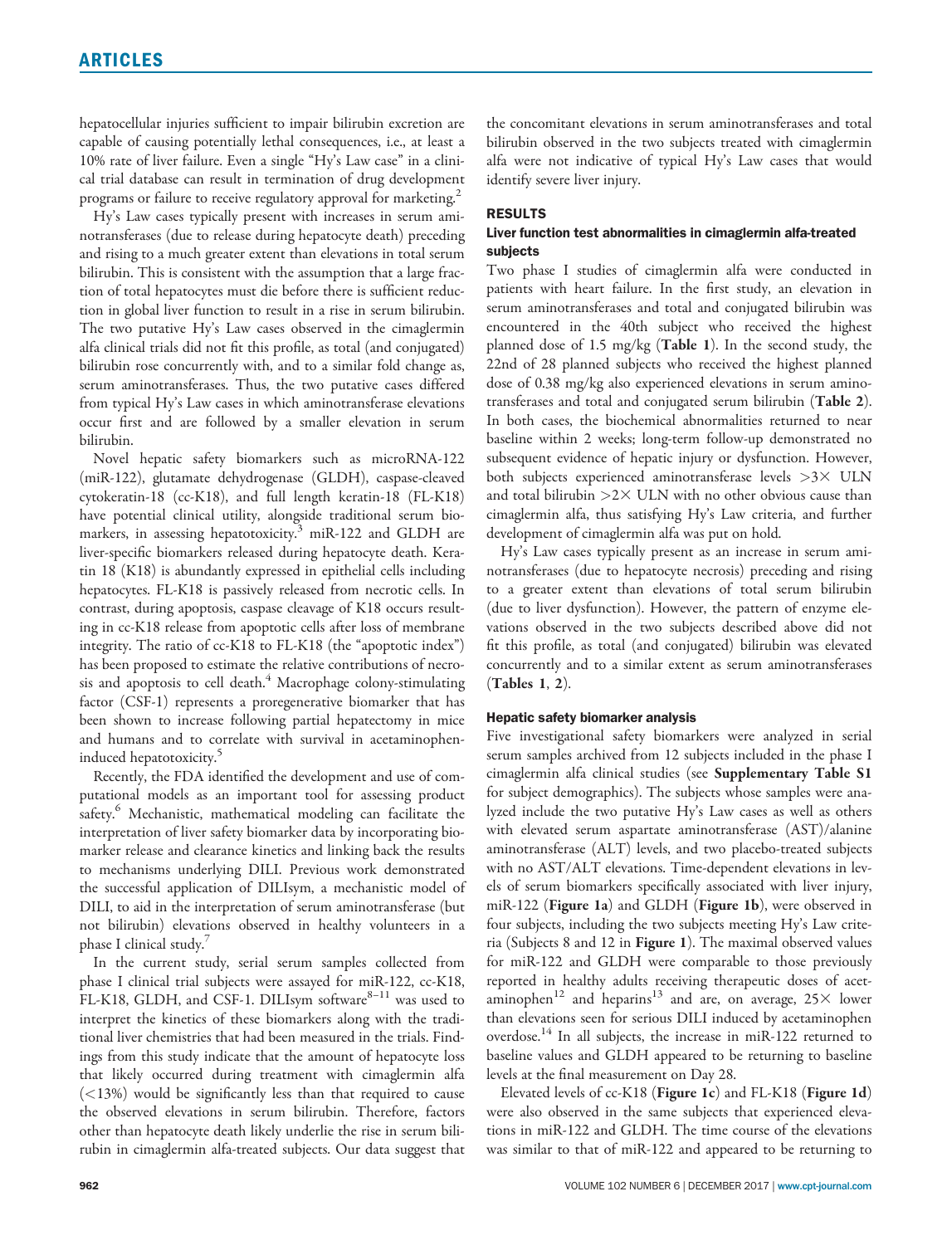|                   | <b>Actual values</b> |                     |                        |                        |                     |              |                    | Multiples of ULN <sup>a</sup> |                      |                      |                     |  |
|-------------------|----------------------|---------------------|------------------------|------------------------|---------------------|--------------|--------------------|-------------------------------|----------------------|----------------------|---------------------|--|
| Study day         | <b>AST</b><br>(U/L)  | <b>ALT</b><br>(U/L) | <b>DBIL</b><br>(mg/dL) | <b>TBIL</b><br>(mg/dL) | <b>ALP</b><br>(U/L) | <b>INR</b>   | <b>AST</b><br>(41) | <b>ALT</b><br>(63)            | <b>DBIL</b><br>(0.3) | <b>TBIL</b><br>(1.2) | <b>ALP</b><br>(126) |  |
| $-16^b$           | 42                   | 40                  | 0.3                    | 1.1                    | 50                  | 1            | 1.0                | 0.6                           | 1.0                  | 0.9                  | 0.4                 |  |
| $-1$ <sup>c</sup> | 42                   | 30                  | 0.4                    | 1.2                    | 53                  | 1            | 1.0                | 0.5                           | 1.3                  | 1.0                  | 0.4                 |  |
| $\Omega$          | 57                   | 33                  | 0.5                    | 1.0                    | 50                  | <b>ND</b>    | 1.4                | 0.5                           | 1.7                  | 0.8                  | 0.4                 |  |
| 1                 | 32                   | 27                  | 0.4                    | 1.1                    | 49                  | $\mathbf{1}$ | 0.8                | 0.4                           | 1.3                  | 0.9                  | 0.4                 |  |
| $\overline{2}$    | 227                  | 220                 | <b>ND</b>              | 4.6                    | 94                  | <b>ND</b>    | 5.5                | 3.5                           | <b>ND</b>            | 3.8                  | 0.7                 |  |
| 3                 | 243                  | 233                 | <b>ND</b>              | 4.8                    | 103                 | <b>ND</b>    | 5.9                | 3.7                           | <b>ND</b>            | 4.0                  | 0.8                 |  |
| 4                 | 184                  | 216                 | 3.8                    | 6.3                    | 143                 | <b>ND</b>    | 4.5                | 3.4                           | 12.7                 | 5.2                  | 1.1                 |  |
| 8                 | 62                   | 130                 | 0.8                    | 2.0                    | 146                 | 1.1          | 1.5                | 2.1                           | 2.7                  | 1.7                  | 1.2                 |  |
| 15                | 45                   | 77                  | 0.4                    | 1.3                    | 108                 | <b>ND</b>    | 1.1                | 1.2                           | 1.3                  | 1.1                  | 0.9                 |  |
| 21                | 49                   | 60                  | 0.3                    | 1.3                    | 73                  | 1.2          | 1.2                | 1.0                           | 1.0                  | 1.1                  | 0.6                 |  |
| 117               | 32                   | 30                  | 0.2                    | 0.8                    | 50                  | <b>ND</b>    | 0.8                | 0.5                           | 0.7                  | 0.7                  | 0.4                 |  |

Table 1 Liver chemistries for subject meeting Hy's Law criteria in phase la trial

AST, aspartate transaminase; ALT, alanine transaminase; DBIL, direct bilirubin; TBIL, total bilirubin; ALP, alkaline phosphatase; INR, international normalized ratio; ULN, upper limit of normal; ND, not determined.

<sup>a</sup>Numbers in parentheses are the upper limits of normal (ULN). <sup>b</sup>Screening. <sup>c</sup>Baseline.

## Table 2 Liver chemistries for subject meeting Hy's Law criteria in phase Ib trial

|                 | <b>Actual values</b> |                     |                        |                        |                     |              |                    | Multiples of ULN <sup>a</sup> |                      |                      |                     |  |
|-----------------|----------------------|---------------------|------------------------|------------------------|---------------------|--------------|--------------------|-------------------------------|----------------------|----------------------|---------------------|--|
| Study day       | <b>AST</b><br>(U/L)  | <b>ALT</b><br>(U/L) | <b>DBIL</b><br>(mg/dL) | <b>TBIL</b><br>(mg/dL) | <b>ALP</b><br>(U/L) | <b>INR</b>   | <b>AST</b><br>(35) | <b>ALT</b><br>(60)            | <b>DBIL</b><br>(0.5) | <b>TBIL</b><br>(1.2) | <b>ALP</b><br>(125) |  |
| $-14^{b}$       | 48                   | 56                  | 0.3                    | 1.5                    | 110                 | 1.4          | 1.4                | 0.9                           | 0.6                  | 1.3                  | 0.9                 |  |
| $-2^{\circ}$    | 55                   | 69                  | 0.3                    | 1.3                    | 114                 | 1.3          | 1.6                | 1.2                           | 0.6                  | 1.1                  | 0.9                 |  |
| $-1^{\circ}$    | 53                   | 65                  | 0.2                    | 1.1                    | 113                 | 1.3          | 1.5                | 1.1                           | 0.4                  | 0.9                  | 0.9                 |  |
| OA <sup>d</sup> | 49                   | 64                  | 0.3                    | 1.2                    | 111                 | 1.3          | 1.4                | 1.1                           | 0.6                  | 1.0                  | 0.9                 |  |
| $\rm OB^d$      | 48                   | 64                  | 0.4                    | 1.6                    | 114                 | 1.3          | 1.4                | 1.1                           | 0.8                  | 1.3                  | 0.9                 |  |
| $1A^d$          | 142                  | 106                 | 1.2                    | 3.2                    | 137                 | 1.5          | 4.1                | 1.8                           | 2.4                  | 2.7                  | $1.1\,$             |  |
| 1B <sup>d</sup> | 150                  | 112                 | 2.2                    | 4.8                    | 139                 | <b>ND</b>    | 4.3                | 1.9                           | 4.4                  | 4.0                  | $1.1\,$             |  |
| $2A^d$          | 169                  | 130                 | 3.5                    | 6.4                    | 160                 | 1.6          | 4.8                | 2.2                           | 7.0                  | 5.3                  | 1.3                 |  |
| 2B <sup>d</sup> | 181                  | 142                 | 2.7                    | 5.2                    | 176                 | 1.5          | 5.2                | 2.4                           | 5.4                  | 4.3                  | 1.4                 |  |
| 3               | 170                  | 145                 | 1.9                    | 3.9                    | 201                 | 1.3          | 4.9                | 2.4                           | 3.8                  | 3.3                  | 1.6                 |  |
| 4               | 113                  | 132                 | 1.0                    | 2.6                    | 209                 | 1.2          | 3.2                | 2.2                           | 2.0                  | 2.2                  | 1.7                 |  |
| 5               | 90                   | 122                 | 0.8                    | 2.3                    | 239                 | 1.1          | 2.6                | 2.0                           | 1.6                  | 1.9                  | 1.9                 |  |
| 9               | 80                   | 92                  | 0.3                    | 1.3                    | 117                 | 1.1          | 2.3                | 1.5                           | 0.6                  | 1.1                  | 1.4                 |  |
| 16              | 90                   | 117                 | 0.2                    | 0.8                    | 161                 | $\mathbf{1}$ | 2.6                | 2.0                           | 0.4                  | 0.7                  | 1.3                 |  |
| 23              | 61                   | 93                  | 0.1                    | 0.6                    | 131                 | $\mathbf{1}$ | 1.7                | 1.6                           | 0.2                  | 0.5                  | 1.0                 |  |
| 42              | 47                   | 71                  | 0.1                    | 0.7                    | 97                  | 1.1          | 1.3                | 1.2                           | 0.2                  | 0.6                  | 0.8                 |  |
| 86              | 41                   | 58                  | 0.2                    | 0.9                    | 104                 | 1.1          | 1.2                | 1.0                           | 0.4                  | 0.8                  | 0.8                 |  |

AST, aspartate transaminase; ALT, alanine transaminase; DBIL, direct bilirubin; TBIL, total bilirubin; ALP, alkaline phosphatase; INR, international normalized ratio; ULN, upper limit of normal; ND, not determined.

<sup>a</sup>Numbers in parentheses are the upper limits of normal (ULN). <sup>b</sup>Screening. <sup>c</sup>Baseline. <sup>d</sup>A and B designate two samples taken at different times on the same study day.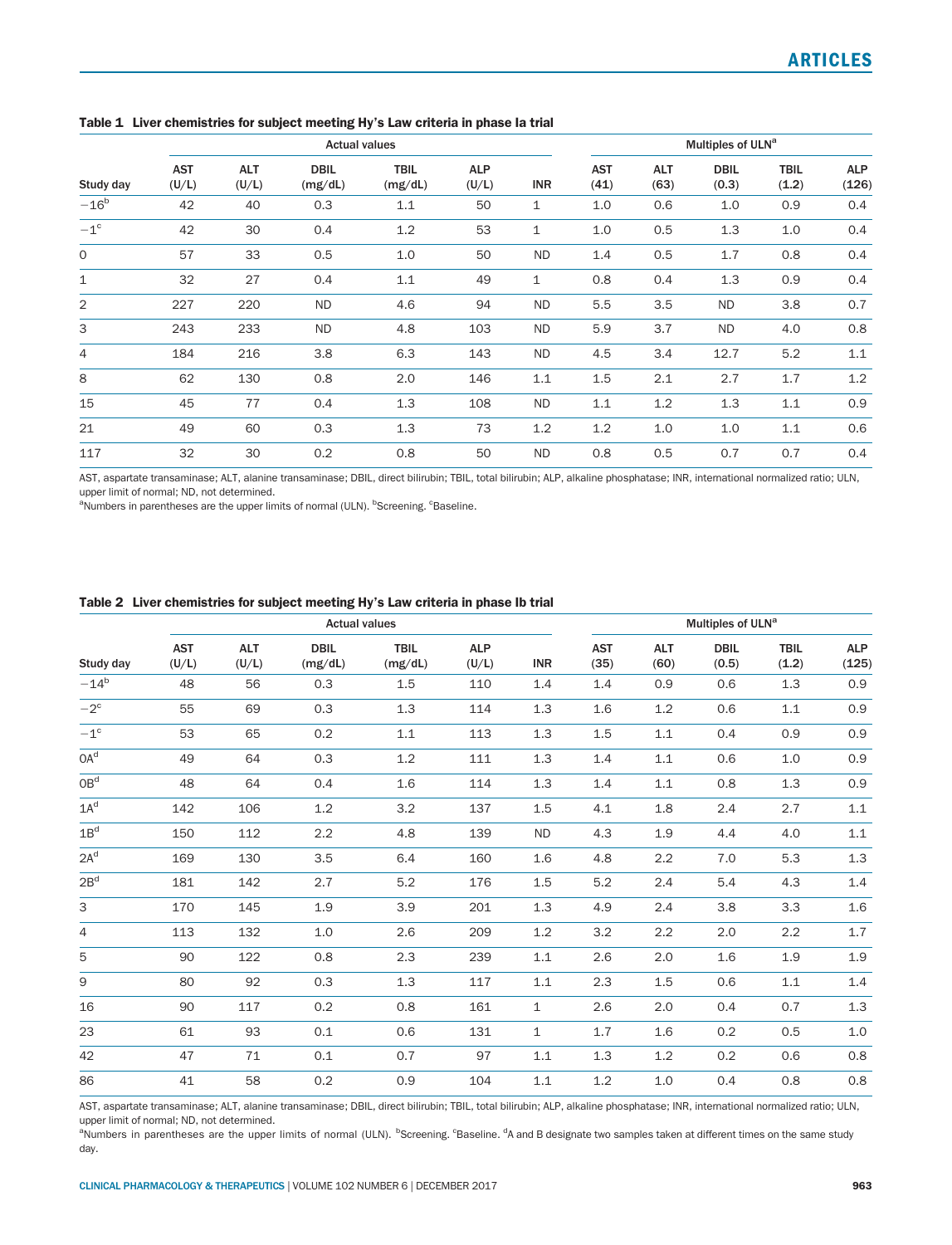

Figure 1 Serum levels of liver safety biomarkers (a) microRNA-122 (miR-122), (b) glutamate dehydrogenase (GLDH), (c) caspase-cleaved fragment of K18 (cc-K18), (d) full length keratin-18 (FL-K18), and (e) macrophage colony stimulating factor (CSF-1). Serum samples were collected at four different timepoints relative to cimaglermin alfa (or placebo) administration from 12 patients who participated in phase I clinical trials including two patients which met FDA drug-induced liver injury (DILI) guidance stopping criteria (Subjects 8 and 12), as well as others with elevated serum aminotransferases that fell short of meeting FDA DILI guidance stopping criteria (Subjects 1, 2, 3, 4, 7, 9, 10, 11), and two placebo-dosed individuals (Subjects 5 and 6).

baseline levels at the final measurement. The absolute values for the increase in both M30 (cc-K18) and M65 (cc-K18 and FL-K18) were higher than previously reported in healthy adult volunteers receiving recurrent therapeutic doses of acetaminophen<sup>12</sup> but were significantly lower than those observed in patients with serious DILI due to acetaminophen overdose.<sup>15</sup> The mathematical ratio of M30 to M65 is termed the "apoptotic index" and has been recently proposed to estimate the relative proportions of cell death by apoptosis and necrosis.<sup>4</sup> Across all subjects with elevated cc-K18 and FL-K18, the apoptotic index (calculated using peak cc-K18 and peak FL-K18 values for each subject) ranged from 0.53–0.76, suggesting that apoptosis was the major form of cell death.

In three subjects (including one of the putative Hy's law cases and another subject with elevated miR-122 and GLDH), an increase in the proregenerative biomarker CSF-1 was observed

(Figure 1e). The absolute values for the increase in CSF-1 was lower than previously reported postoperative increases in serum CSF-1 in partial hepatectomy patients.<sup>5</sup>

#### Simulations in the baseline human in DILIsym

The baseline human in DILIsym represents a typical normal, healthy volunteer. We performed simulations in the baseline human, using the hepatocyte life cycle and liver injury biomarker submodels in DILIsym (Figure 2), to investigate the percent hepatocyte loss associated with plasma ALT elevations in the four subjects with the highest elevations in serum aminotransferases, including the two Hy's Law cases. As described above, mechanistic biomarkers supported apoptosis as the major mode of cimaglermin alfa-induced hepatocyte death. With apoptosis as the mode of cell death, the simulated and observed serum ALT, AST, and total bilirubin profiles for the four cimaglermin alfa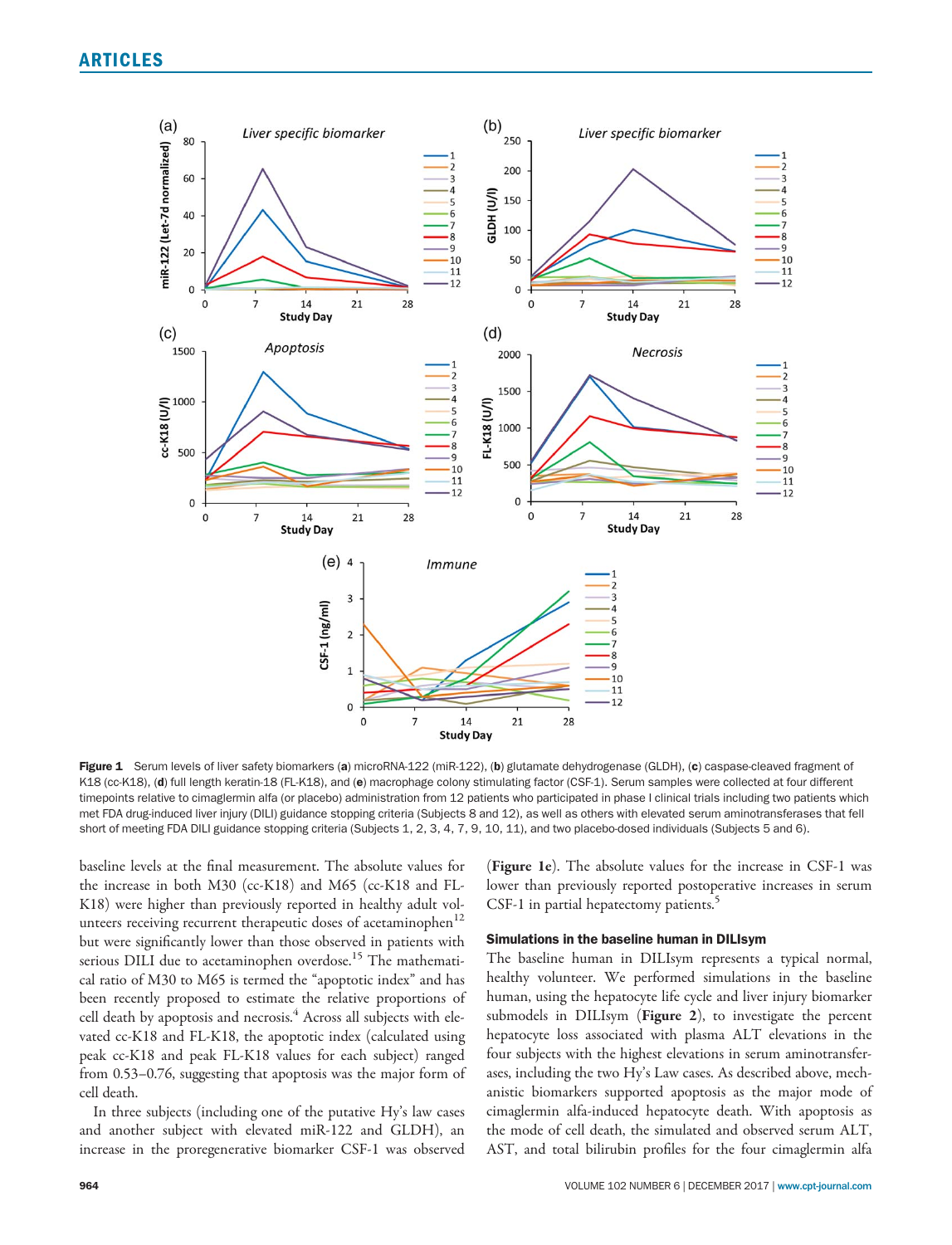

Figure 2 Diagrams of serum alanine transaminase (ALT) (a), serum aspartate transaminase (AST) (b), and bilirubin (c) submodels within DILIsym version 4B.

subjects are presented in **Figure 3**. Clinical data and simulation results are also shown for the placebo-treated subject (Figure 3). For comparison, the results with necrosis as the mode of simulated cell death are shown in Supplementary Figure S1. There was good agreement between simulated ALT profiles and clinical data; this was by design, as plasma ALT data from the clinical trial subjects were employed for optimization. Plasma AST levels, which were not used for optimization, were also simulated and compared favorably with the clinical data (Figure 3b, Supplementary Figure S1). These results confirmed that the representation of biomarkers (i.e., ALT and AST) and the hepatocyte life cycle within DILIsym reasonably recapitulated clinically observed data.

The plasma bilirubin levels were simulated based on the predicted viable hepatocyte mass and compared to the clinical data (clinical bilirubin data was not used for the optimization). No significant rise in bilirubin was predicted in the baseline human simulations for the four cimaglermin alfa-treated subjects with the highest serum aminotransferases levels (Figure 3c). The lack of bilirubin elevations in the DILIsym simulations is not



Figure 3 Observed and simulated plasma levels of (a) alanine transaminase (ALT), (b) aspartate transaminase (AST), and (c) bilirubin for the four cimaglermin alfa-treated subjects and the placebo-treated subject included in the DILIsym analyses. Subjects included in the DILIsym analyses consist of two subjects who met FDA DILI guidance stopping criteria (Subjects 8 and 12), as well as two subjects with elevated serum aminotransferases who fell short of meeting FDA DILI guidance stopping criteria (Subjects 7 and 11), and one placebo-treated subject (Subject 6). Subjects 6, 7, 8, 11, and 12 were also included in the set of 12 subjects included in the serum biomarker analysis (Figure 1). Simulations on the baseline human in DILIsym were performed assuming 100% apoptosis as the cell death modality. (Analogous simulation results with 100% necrosis as the cell death modality are shown in Supplementary Figure S1.) The ALT model was optimized to the cimaglermin alfa ALT clinical data. AST and bilirubin data were not used for the optimization; plasma AST and bilirubin levels were simulated based on the amount of hepatocyte injury optimized to ALT dynamics. Closed black circles represent clinical data. Solid red lines represent simulated results due to 100% apoptosis.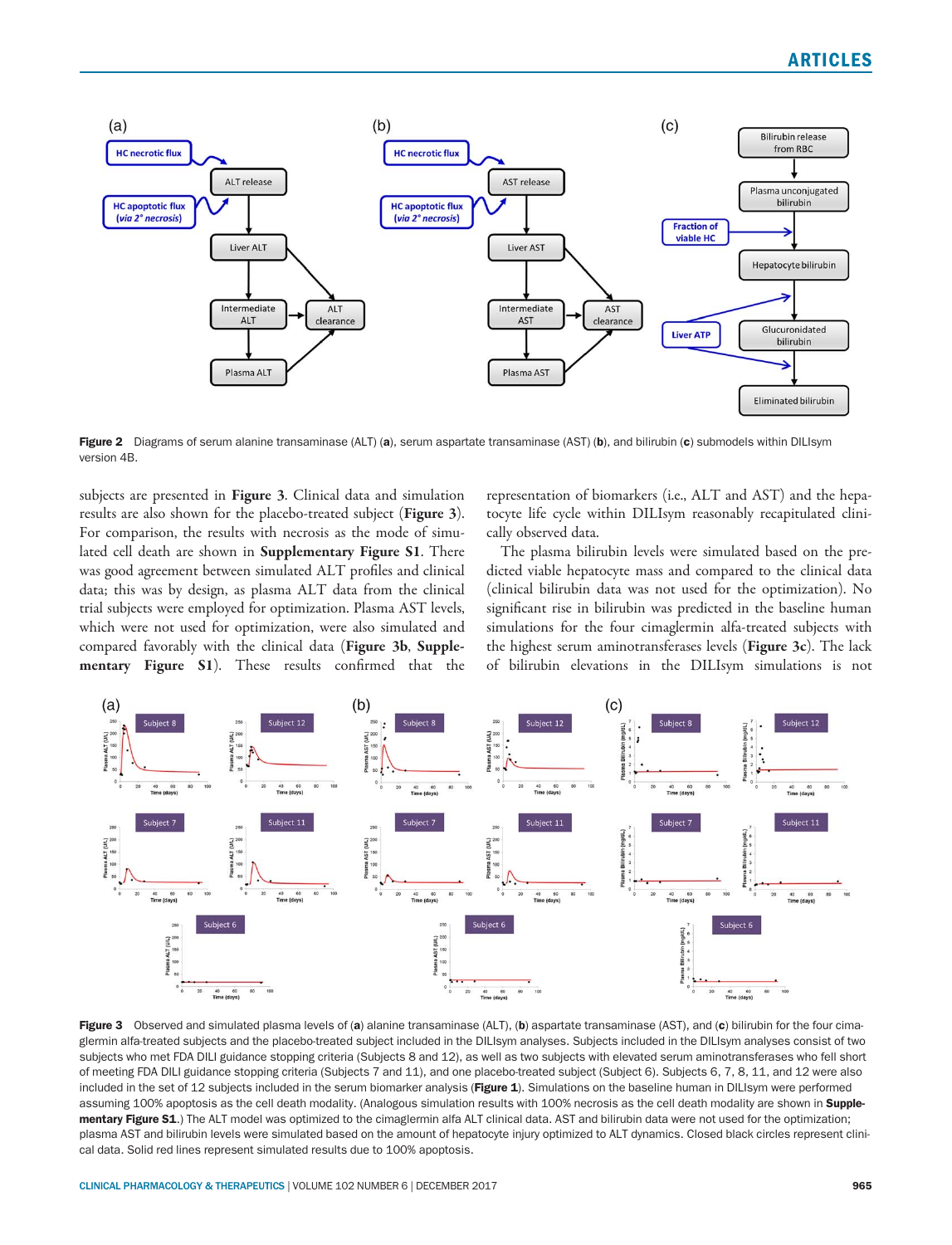| Peak ALT range $(U/L)$ | Hepatocyte loss (%)<br>estimated with 100% apoptosis<br>(lower bound – upper bound) | Hepatocyte loss (%)<br>estimated with 100% necrosis<br>(lower bound – upper bound) |  |  |  |
|------------------------|-------------------------------------------------------------------------------------|------------------------------------------------------------------------------------|--|--|--|
| $1 - 100$              | $0.0 - 7.0$                                                                         | $0.0 - 2.8$                                                                        |  |  |  |
| 101–200                | $4.9 - 9.9$                                                                         | $2.7 - 6.2$                                                                        |  |  |  |
| 201-300                | $6.6 - 12.4$                                                                        | $2.7 - 7.8$                                                                        |  |  |  |

Table 3 Range of estimated (simulated) hepatocyte loss as a function of observed plasma peak alanine transaminase (ALT) range in phase I cimaglermin alfa-treated subjects with 100% apoptosis or 100% necrosis as the cell death modality

consistent with the marked rise in serum bilirubin observed in the two cimaglermin alfa-treated subjects who met Hy's Law criteria. In the simulations, hepatocyte loss of  ${\sim}60\%$  was necessary for total bilirubin to reach 6 mg/dL (i.e., the approximate bilirubin levels observed in both subjects who met Hy's Law criteria). While simulated bilirubin levels of 6 mg/dL could be achieved in simulations of such substantial increases in hepatocyte loss, the observed bilirubin kinetics could not be reproduced in the simulations (simulated time to peak bilirubin was several weeks, while observed peak bilirubin levels occurred within several days).

Predicted hepatocyte loss in the baseline human simulations for the cimaglermin alfa-treated subjects ranged from 6–9% when apoptosis was the mechanism of hepatocyte death. Lower levels of cell loss were predicted when necrosis was the mode of hepatocyte death (1–5%). Predicted hepatocyte loss for the placebo-treated subject was 0%.

#### Hepatocyte loss in a simulated population (SimPops)

To estimate what peak percent hepatocyte loss could have occurred if interpatient variability is considered, we explored a simulated patient population (SimPops) which included variation in parameters relevant to ALT dynamics and hepatocyte regeneration (Supplementary Table S2). Population analyses were restricted to plasma ALT <500 U/L, or 2-fold higher than the maximum serum ALT observed to date in cimaglermin alfatreated patients (233 IU/L). Estimated ranges of hepatocyte loss at different plasma peak ALT levels over the representative time frame of ALT elevations are presented in Table 3 and Figure 4. For the representative cimaglermin alfa subject ALT dynamic profile, lower estimated cell loss was again predicted for 100% apoptosis (Table 3, Figure 4a) vs. 100% necrosis (Table 3, Figure 4b). At the maximum plasma peak ALT observed in cimaglermin alfa-treated patients (233 IU/L), the estimated hepatocyte loss range was 6.6–12.4% with apoptosis as the cell death modality and 2.7–7.8% with necrosis as the cell death modality (Table 3). No bilirubin elevations were predicted for this range of estimated hepatocyte loss (i.e., up to 12.4%).

The time required to regenerate lost hepatocytes was also assessed in the SimPops for individuals losing up to 13% of hepatocytes (simulated peak ALT levels <300 U/L). Following liver loss of 13%, the recovery time to reach 95% viable liver mass ranged from 13–42 weeks (Supplementary Figure S2).

### **DISCUSSION**

DILI can have a major impact on clinical drug development programs. When liver safety concerns arise for new drug candidates, development may be terminated or larger and longer clinical trials may be required, increasing costs and potentially delaying



Figure 4 Range of estimated hepatocyte loss as a function of observed plasma peak alanine transaminase (ALT) range in cimaglermin alfa subjects for two different cell death modalities (100% apoptosis (a), 100% necrosis (b)). Dashed lines show the corresponding peak ALT bins for each of the four specific cimaglermin alfa phase I subjects. The five subjects included in the DILIsym analyses consist of two subjects whom met FDA DILI guidance stopping criteria (Subjects 8 and 12), as well as two subjects with elevated serum aminotransferases who fell short of meeting FDA DILI guidance stopping criteria (Subjects 7 and 11), and one placebo-treated subject (Subject 6). Subjects 6, 7, 8, 11, and 12 were also included in the set of 12 subjects included in the serum biomarker analysis (Figure 2).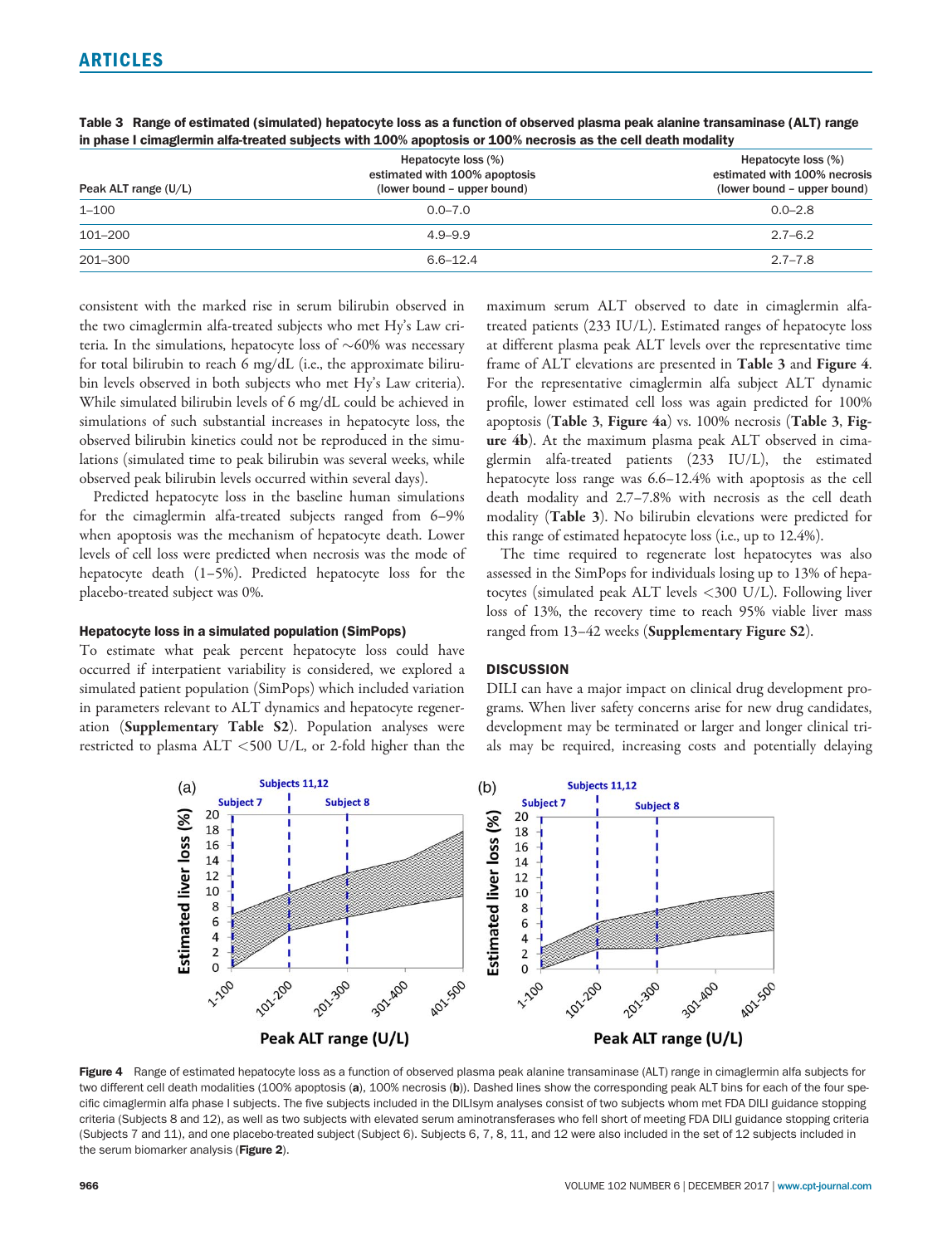patient access to new medications.<sup>16</sup> Cimaglermin alfa is in development for the treatment of chronic heart failure. The observation of two cimaglermin alfa-treated subjects meeting current criteria for Hy's Law cases resulted in a hold placed on the cimaglermin alfa clinical development program due to liver safety concerns. Here we utilized investigational, mechanistic liver safety biomarkers in conjunction with mathematical modeling to refine the interpretation of clinical safety data from phase I clinical studies of cimaglermin alfa.

Our observation that elevations in serum aminotransferases were accompanied by elevations in miR122 and GLDH confirmed liver origin of the enzymes. The apoptotic index (cc-K18/ FL-K18) supported apoptosis as the major mode of cell death. DILIsym modeling in a simulated population of patients encompassing variability in relevant parameters predicted that the maximum percent hepatocyte loss was <13% in patients completing the phase I clinical trials. The estimated peak values for hepatocyte loss are in the range of what has been estimated to occur as a result of asymptomatic and reversible elevations in serum aminotransferases observed in healthy adults during recurrent therapeutic doses of acetaminophen $12$  or heparins<sup>13</sup> rather than clinically important hepatotoxicity. It is of note that both of the putative Hy's Law cases did experience symptoms at the time of the biochemical abnormalities; one experienced nausea and abdominal pain and the other experienced flu-like symptoms.

Published data also suggest that minimal changes in liver function are expected at the level of hepatocyte loss we estimated for cimaglermin alfa patients. For example, in the early 1980s liver biopsies were performed acutely on  ${\sim}70$  acetaminophen overdose patients.<sup>17</sup> Substantial elevations in serum prothrombin time and peak bilirubin levels were observed only when reductions in the estimated viable hepatocyte volume fraction exceeded  $\sim$ 25% (i.e., changes in function were not evident for cell loss less than  $\sim$ 25%). $^{17}$  Overall, these data suggest that the maximum hepatocyte loss estimated using serum ALT data from cimaglermin alfa phase I subjects was less than the extent necessary to detectably interfere with liver function.

Further, there were no increases in simulated serum bilirubin levels for the predicted hepatocyte loss in the two putative Hy's Law cases, while serum levels of bilirubin exceeding  $5 \times$  ULN were observed. The inconsistencies between simulated bilirubin levels and bilirubin clinical data, and the observation that the clinical elevations were largely conjugated bilirubin, would be consistent with the hypothesis that a transient selective defect in bilirubin transport rather than global liver dysfunction was responsible for the rise in serum bilirubin in the cimaglermin alfa-treated subjects who met Hy's Law biochemical criteria. This hypothesis is supported by recent in vitro data demonstrating transient cimaglermin alfa-mediated effects on hepatic physiology related to bilirubin and bile acid transport.<sup>18</sup> In that study, global gene expression profiling in primary human hepatocytes exposed to cimaglermin alfa identified  ${\sim}50\%$  reductions in bilirubin transporters and bile acid conjugating enzymes that may impact the biliary clearance of conjugated bilirubin.

One limitation of the current study is that the percent hepatocyte loss estimated by DILIsym has not been validated experimentally. A second limitation is a lack of experimental data to assess potential impacts of cimaglermin alfa on hepatocellular ATP levels. Given the absence of such data, ATP levels were not varied in the simulations. Another limitation is that the patients included in the phase I studies received a single dose of cimaglermin alfa, while chronic therapy would be required in the target population. In addition, in the current study DILIsym was not parameterized for heart failure patients. While liver function test (LFT) abnormalities are common in heart failure patients, little is currently known about the effects of heart failure on hepatic function.<sup>19–21</sup> In the current study the subjects had normal baseline LFTs. Reduced baseline hepatic function may be more likely in heart failure patients with abnormal baseline LFTs. Hepatocyte loss of 13% may be more clinically meaningful in patients with impaired liver function prior to treatment with cimaglermin alfa.

In conclusion, the mechanistic biomarker data and DILIsym analyses, suggest that less than 13%, primarily apoptotic, hepatocyte loss occurred in cimaglermin alfa-treated subjects with serum liver enzyme elevations in phase I clinical trials. This level of hepatocyte loss is not consistent with global liver dysfunction leading to the rise in serum bilirubin. It therefore seems likely that the rise in serum bilirubin observed in the two subjects was due to transient defects in bilirubin transport rather than loss of functional hepatocytes. Therefore, these two cases do not represent typical Hy's Law cases and should not be interpreted as necessarily indicating that cimaglermin alfa has a serious liver injury potential. These findings suggest that mechanistic hepatic safety biomarkers, combined with mathematical modeling, can improve the interpretation of traditional liver safety signals. To fully understand both the value and limitations of these novel approaches, broad application to clinical trials is necessary. Efforts are currently under way by several groups, including the SAFE-T (Safer and Faster Evidence-based Translation) consortium, the IMI (Innovative Medicines Initiative), and the DILI-sim Initiative, to understand how mechanistic biomarkers and modeling can improve the assessment of liver injury.

# **METHODS**

#### Cimaglermin alfa phase I studies

Clinical development of cimaglermin alfa was initiated with Study NCT01258387: "A Phase 1, Double-Blind Placebo-Controlled Study of Single Ascending Doses of GGF2 in Patients with Left Ventricular Dysfunction and Symptomatic Heart Failure." This study was designed to evaluate the safety, tolerability, pharmacokinetics, and immunogenicity of single administrations of cimaglermin alfa in patients with systolic left ventricular dysfunction and symptomatic heart failure. Cimaglermin alfa or placebo was administered as a single intravenous infusion to 40 subjects. Doses started at 0.007 mg/kg cimaglermin alfa and escalations were planned up to 1.512 mg/kg cimaglermin alfa. Subjects were hospitalized from Day –1 to Day 2 with safety tests and evaluations conducted at various timepoints throughout the study. The following serum liver chemistries were measured using standard assays on a clinical chemistry analyzer: ALT, AST, direct bilirubin, total bilirubin, and alkaline phosphatase. Prothrombin time was also measured and used to calculate international normalized ratio (INR). Subjects were discharged with instructions to return for their first postdose evaluation on Day 8  $\pm$ 2 days.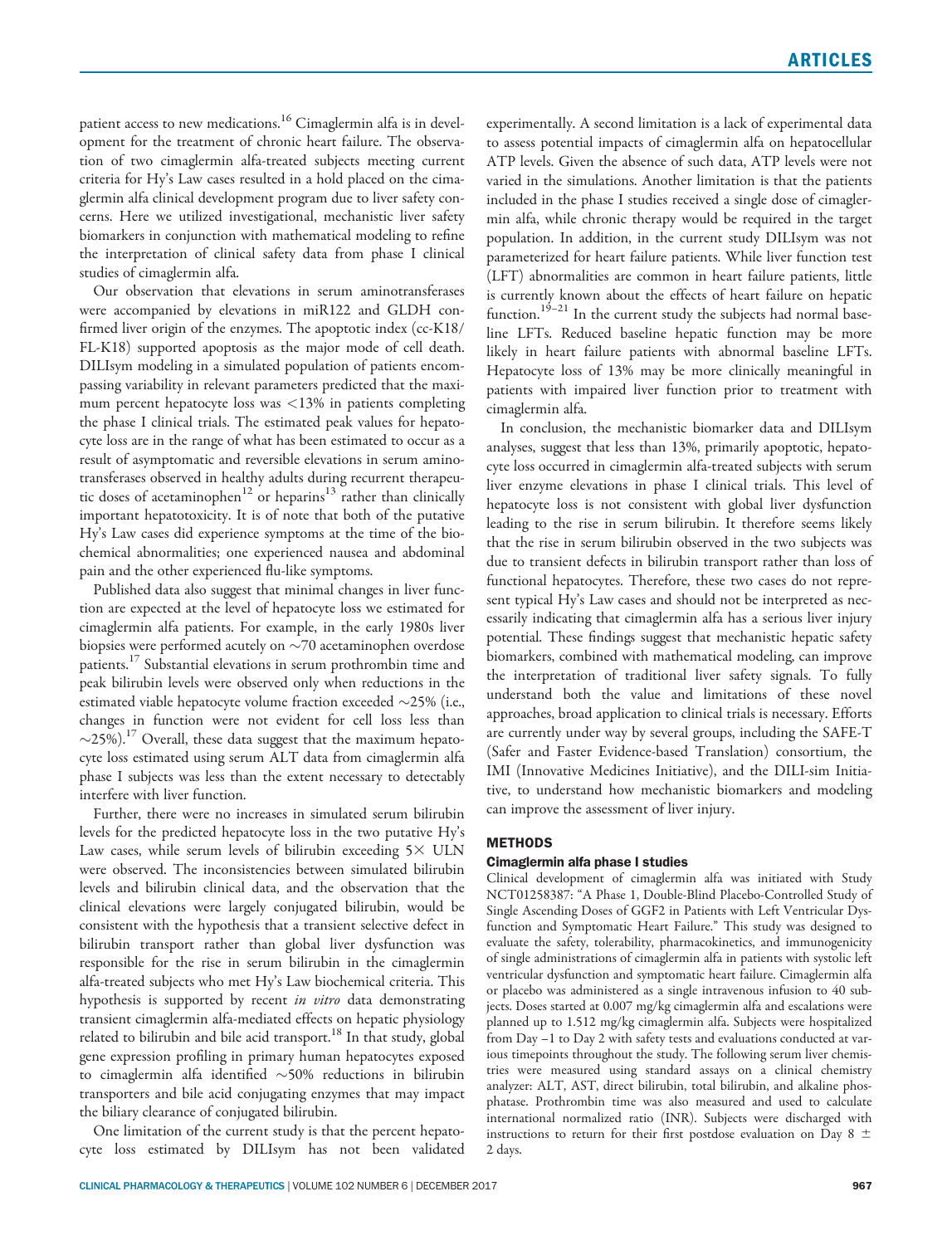Study NCT01944683: "A Double-Blind Pharmacokinetic Interaction Study Evaluating the Effect of a Single IV Infusion of GGF2 or Placebo on Midazolam Pharmacokinetics in Patients with Heart Failure" was designed to continue evaluating the safety and tolerability of cimaglermin alfa in patients with heart failure and to evaluate potential drug– drug interactions. The maximum of three dose levels selected for examination was 0.38 mg/kg cimaglermin alfa, a concentration 4-fold less than the dose at which a limiting toxicity was observed previously (i.e., one subject met Hy's law criteria at the 1.512 mg/kg dose in the first study) and was selected with input from an external panel of cardiologists and hepatologists. Subjects were hospitalized from Day -1 to Day 8, and daily assessments with safety laboratory tests, including the liver chemistries described above, performed to assess for evidence of hepatotoxicity and other biochemical abnormalities. Subjects were discharged on Day 8 (5 days after receiving cimaglermin alfa) after all study procedures were completed.

#### Hepatic safety biomarker analyses

Hepatic safety biomarker analyses were performed on a total of 48 serum samples collected at four different timepoints (Days 0, 8, 14, 28) relative to cimaglermin alfa (or placebo) administration from 12 subjects who participated in the two phase I clinical trials. The subjects whose samples were analyzed include the two putative Hy's Law cases (Subjects 8 and 12) as well as others with elevated serum AST/ALT levels (Subjects 1, 2, 3, 4, 7, 9, 10, 11), and two placebo-treated subjects who did not experience AST/ALT elevations (Subjects 5, 6).

Serum samples were analyzed for miR-122, GLDH, FL-K18, cc-K18, and CSF-1. miR-122, GLDH, and K18 isoforms M30 (cc-K18) and M65 (both cc-K18 and FL-K18) were quantified as previously described.<sup>22</sup> CSF-1 was analyzed as previously described.<sup>5</sup>

## DILIsym version 4B

DILIsym is a mechanistic, mathematical model of DILI (DILIsym Serv-ices Inc.,<http://www.dilisym.com>),8–11 developed and maintained through the DILI-sim Initiative, a public-private partnership involving scientists in academia, industry, and the FDA. In the current study, DILIsym version 4B was utilized to estimate the amount of hepatocyte loss in cimaglermin alfa-treated subjects with elevated ALT/AST, and to simulate circulating bilirubin levels for the inferred amount of hepatocyte loss (see details in Baseline human simulations, below). DILIsym analyses were performed on the four clinical trial subjects with the highest elevations in serum aminotransferases, including the two subjects meeting Hy's Law criteria.

#### ALT, AST, and bilirubin submodels of DILIsym version 4B

The current work utilized the hepatocyte life cycle and liver injury biomarker submodels of DILIsym version 4B. The ALT submodel is shown in Figure 2a. Plasma ALT levels in DILIsym are determined by the rates of hepatocyte injury and plasma ALT clearance. When hepatocyte death occurs via primary necrosis, cellular ALT is released and enters the circulation. ALT is also released during apoptosis, except when apoptosis occurs at very low levels (see details in the Supplementary Information). The ALT submodel consists of three compartments. The Liver compartment represents temporary association of ALT with cells as necrosis or apoptosis occurs. The Plasma compartment represents systemic circulation. Creation of the Intermediate compartment was required to optimize serum ALT dynamics observed in clinical response to several hepatotoxic compounds<sup>15,23–25</sup> and may represent the ALT in the interstitial space, the Space of Disse, or the liver sinusoids. The clearance of ALT is driven by a specified half-life.<sup>26</sup> Clearance of ALT occurs in all three compartments, as the exact mechanism and locations of liver<br>enzyme clearance is not yet elucidated.<sup>27,28</sup> Hepatocyte levels of ALT taken from the literature were used to represent the amount of ALT<br>released per necrotic or apoptotic cell.<sup>29,30</sup>

The AST submodel structure within DILIsym version 4B is similar to the ALT submodel structure (Figure 2b). AST is also cleared with a

specified half-life.<sup>26</sup> Hepatocellular release of AST occurs with necrosis and apoptosis, as described above for ALT. Cellular levels of AST determined from the literature have been used to represent the amount of AST released per necrotic or apoptotic cell.<sup>31,32</sup>

Changes in plasma bilirubin levels in DILIsym version 4B are determined by alterations in its hepatic clearance, as the formation of bilirubin from red blood cells is constant and dictated by homeostatic levels (Figure 2c). In DILIsym version 4B, bilirubin clearance depends on the fraction of viable hepatocytes (as well as the level of hepatocellular ATP, which was not varied in the current study). Bilirubin model parameters were optimized using clinical data from the literature.<sup>17,33,34</sup>

Supplementary Table S3 shows the parameter values for the ALT, AST, and bilirubin submodels for the baseline human in DILIsym version 4B.

#### Baseline human simulations

DILIsym was used to approximate the ALT elevations observed in phase I clinical studies following treatment with cimaglermin alfa by simulating dynamic changes in liver necrosis or apoptosis in the baseline human. For each cell death modality (necrosis or apoptosis), the amount of cell death was optimized (individually for each subject) to achieve plasma ALT time-course profiles that are similar to the observed ALT profiles for each subject. The hepatocellular mechanisms [drug exposure, hepatotoxicity mechanisms, adenosine triphosphate (ATP) depletion, etc.] leading up to cell loss were not considered herein. Instead, the method for simulating hepatocellular loss was an empirical, direct necrosis or direct apoptosis signal.

#### Assessing variability with a simulated human population (SimPops)

To account for the interindividual variability in ALT response and hepatocyte regeneration from a given level of hepatocyte loss, a simulated human population (SimPops) that consists of 300 healthy individuals was employed. In this SimPops, variability was introduced in the parameters relevant to ALT dynamics and hepatocyte regeneration. The range and variance of each parameter was obtained from the literature, and simulated hepatocyte loss and plasma ALT levels in the SimPops were<br>validated using clinical data from the literature.<sup>17,24</sup> A list of parameters varied and their upper and lower bounds in the SimPops are presented in Supplementary Table S2. The SimPops was used for subsequent simulations of necrosis and apoptosis-induced increases in circulating ALT.

Additional Supporting Information may be found in the online version of this article.

#### ACKNOWLEDGMENTS

The authors thank the patients and clinical staff who participated in the cimaglermin alfa clinical studies.

#### CONFLICT OF INTEREST

D.M.L., G.T.G., B.A.H., and S.Q.S. are employees of DILIsym Services Inc., a company that licenses the DILIsym software for commercial use. D.M.L., G.T.G., B.A.H., S.Q.S., and P.B.W. have equity positions in DILIsym Services Inc. and M.M. and P.B.W. have served as a paid consultant for Acorda. D.B., A.C., A.E., T.P., J.I., and R.S. are employees of Acorda Therapeutics Inc. and have equity positions in Acorda Therapeutics Inc.

#### AUTHOR CONTRIBUTIONS

D.M.L., G.T.G., B.A.H., S.Q.S., M.M., and P.B.W. wrote the article; D.M.L., G.T.G., B.A.H., S.Q.S., D.J.A., D.B., A.C., A.E., J.I., R.S., T.P., M.M., and P.B.W. designed the research; D.M.L., G.T.G., and D.J.A. performed the research; D.M.L., G.T.G., and D.J.A. analyzed the data.

 $© 2017$  The Authors Clinical Pharmacology & Therapeutics published by Wiley Periodicals, Inc. on behalf of American Society for Clinical Pharmacology and Therapeutics